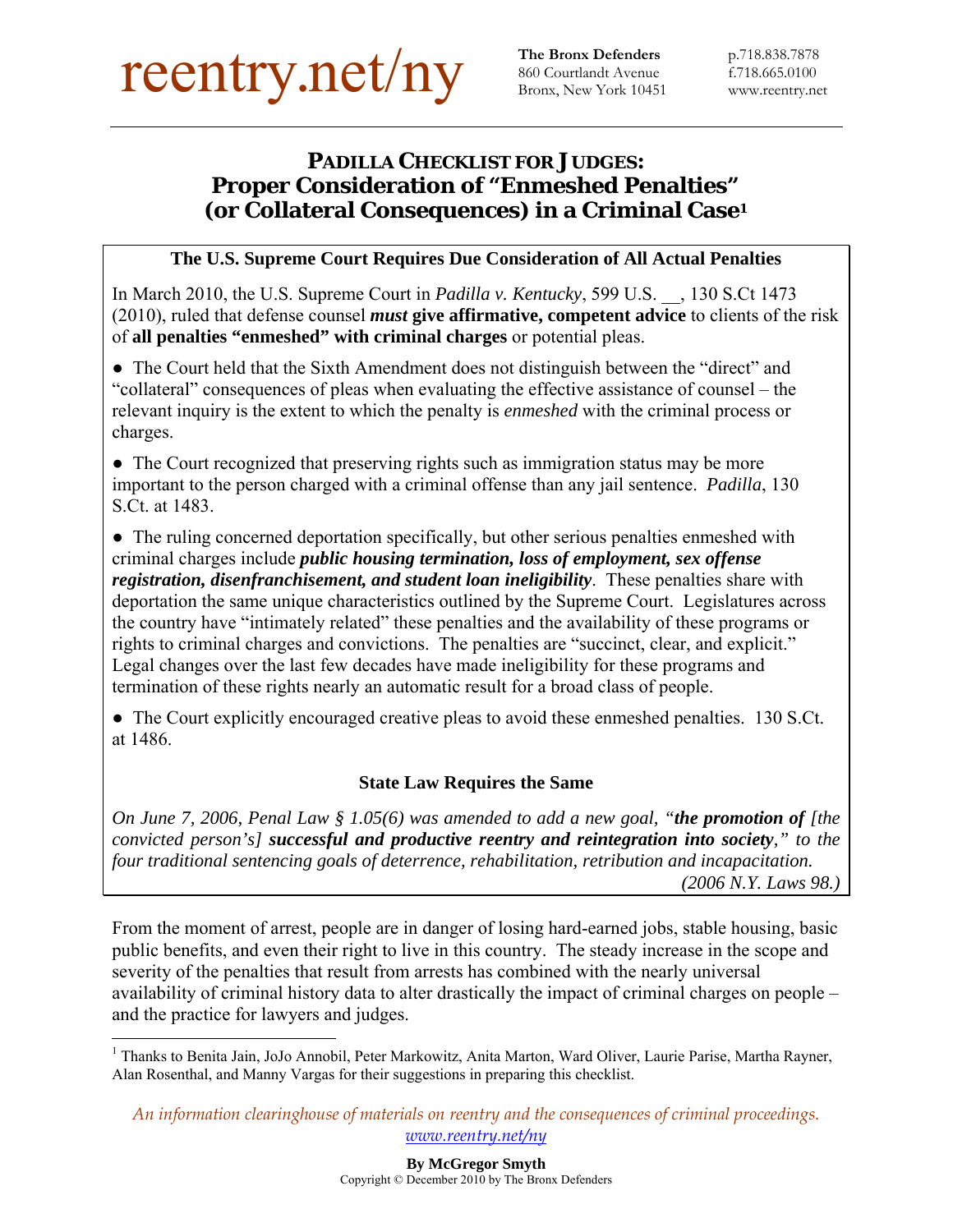As the Supreme Court recognized in *Padilla*, these sanctions, formerly called "collateral consequences," have become an integral part – and are sometimes the most important part – of the penalty in a criminal case. For many clients, their children, and their families, these consequences are much more severe than any criminal sentence. Because these enmeshed penalties have dramatically raised the stakes of a criminal case, defenders, prosecutors, and judges must incorporate knowledge of them into their daily practice.

# **GENERAL PRINCIPLES**

 *Do not ask* a person charged with a criminal offense or that person's defense counsel to disclose his or her citizenship or immigration status, either directly or implicitly.

 *At every stage of the proceeding* (and as early as possible), encourage defense counsel to take seriously their responsibility to provide competent advice regarding enmeshed penalties, including immigration consequences.

Inform defense counsel about *resources available* to assist in this counseling (see below).

 Ensure that the person charged has had *appropriate time to consult* with his or her attorney, and adjourn proceedings when defense attorney or person charged need time to research and discuss these penalties.  $\triangle$  Keep in mind that a judicial colloquy on these penalties does not supplant a defense attorney's duties under *Padilla*. A judicial colloquy also cannot provide the full, individualized advice, based on specific facts, that a defense attorney is obligated to provide, and therefore cannot fully insulate a plea from an ineffective assistance of counsel claim.

 Create an atmosphere that *promotes creative pleas* by encouraging the prosecution to factor any specific enmeshed penalties, such as deportation or forfeiture of an employment license, into their plea negotiation and sentencing recommendations as these penalties cannot be divorced from the conviction.2

 Request that any *presentence investigation or report* include a discussion of those enmeshed penalties, *except* immigration penalties,<sup>3</sup> where in practical effect it is difficult to "divorce the penalty from the conviction." *Padilla*, 130 S.Ct at 1481. ♦ Without adequate consideration of the full penalties, a court cannot determine a sentence truly consistent with justice or public safety.  $\bullet$  These penalties can be disproportionate to the offense and counterproductive, forming substantial barriers to successful reentry and leading to recidivism.

**\* \* \*** 

The Supreme Court has now recognized that people charged with crimes (and their families) suffer significant and predictable penalties enmeshed with their criminal charges, and that all such penalties should be included in the calculus of justice, regardless of their label as "collateral" or "direct."

1

 $2^2$  The Supreme Court has explicitly encouraged the defense and prosecution to reach creative resolutions during the plea bargaining process, noting that "informed consideration of possible deportation can only benefit both the State and noncitizen defendants during the plea-bargaining process. By bringing deportation consequences into this process, the defense and prosecution may well be able to reach agreements that better satisfy the interests of both parties." The Court noted approvingly that counsel could "plea bargain creatively with the prosecutor in order to craft a conviction and sentence that reduce the likelihood of deportation." *Padilla*, 130 S.Ct. at 1486.

<sup>&</sup>lt;sup>3</sup> Because of potential Fifth Amendment issues, *do not permit* probation to inquire about immigration status. However, if the defendant, upon advice of counsel, offers proof of immigration penalties for the purpose of the presentence report, judges should consider those penalties appropriately.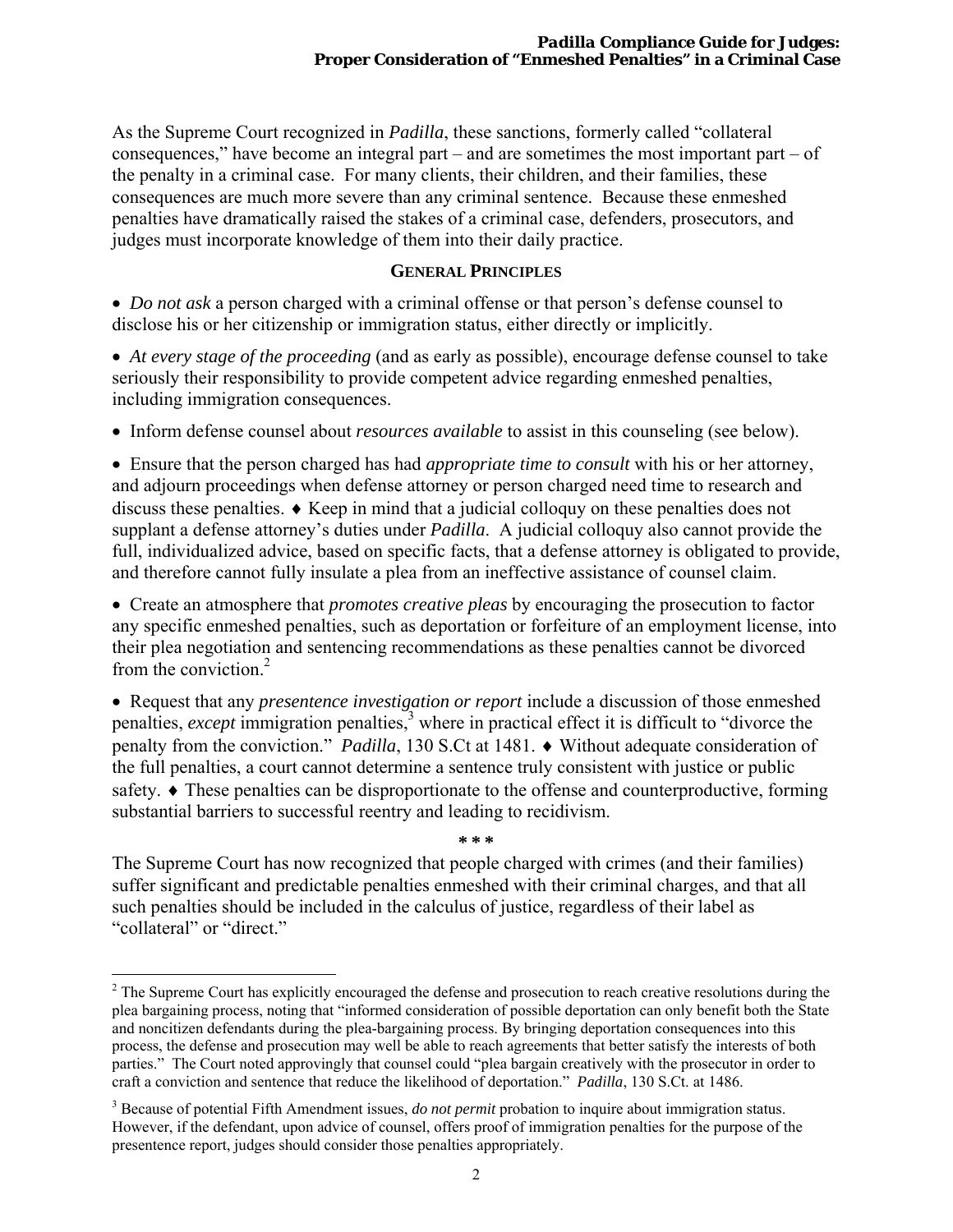#### *Padilla* **Compliance Guide for Judges: Proper Consideration of "Enmeshed Penalties" in a Criminal Case**

Focus on the measured risk of *identifiable* penalties for *specific* people. If setting bail will result in the loss of a stable job for a breadwinner, or a particular plea or sentence will lead to the loss of permanent, affordable housing or the right to live in this country with the charged person's citizen children, ask whether it really serves public safety – or achieves just outcomes – to insist on that disposition. Consider, for example, the unquestioned research that has shown that access to stable housing and employment proves critical to reducing recidivism.

Proper consideration of these penalties for individuals does not create any special treatment for certain classes of people. Rather, it embraces the Supreme Court's recognition that some people charged with the same offenses suffer far greater penalties than others in predictable (but often hidden) ways. A fair and just process entails a proper and complete consideration of all penalties that cannot be divorced from a particular conviction.

#### **IMMIGRATION**

 At arraignment and before entering any guilty plea, **advise all people charged** (since the Court *should not inquire* about specific citizenship/immigration status) that certain convictions, even of a petty offense, violation, or misdemeanor, could result in mandatory deportation or other negative immigration consequences for some non-citizens (including lawful residents).<sup>4</sup>  $\triangle$  Adjourn proceedings to allow people to explore immigration consequences.  $\triangle$  Allow convicted persons to withdraw guilty pleas entered without immigration counseling.

• For young people charged with criminal offenses:

► Consider giving non-citizens a **juvenile** disposition (such as a **Youthful Offender adjudication**) that does not constitute a "conviction" for immigration purposes and will generally not make an immigrant deportable.<sup>5</sup>

► Consider **transfer to Family Court or other appropriate juvenile court** for underage  $immi$  and  $\rightarrow$  A juvenile delinquency adjudication will generally not make an immigrant deportable, although it may have other adverse immigration consequences.

 Exercise **judicial flexibility** in sentencing. For example, several grounds of *mandatory* deportation are triggered by sentences of one year or more. In such situations, consider a sentence of *no more than 364 days*.

 Allow non-citizens to enter **drug treatment and domestic violence** programs **without** requiring an "up-front" guilty plea or admission.  $\bullet$  Otherwise, such a person may be deportable because immigration law does not recognize rehabilitative vacaturs.

 Suggest that defense attorneys call the **Immigrant Defense Project hotline** (212.725.6422) for information on the immigration consequences of criminal dispositions.

1

<sup>&</sup>lt;sup>4</sup> Padilla requires individualized advice by counsel based on specific facts that the court is not in a position to adduce. A judicial colloquy on these penalties does not supplant a defense attorney's duties under *Padilla*.

<sup>5</sup> The definitions of qualifying adjudications vary by jurisdiction. *See, e.g.*, www.nilc.org/immlawpolicy/removcrim/removcrim046.htm.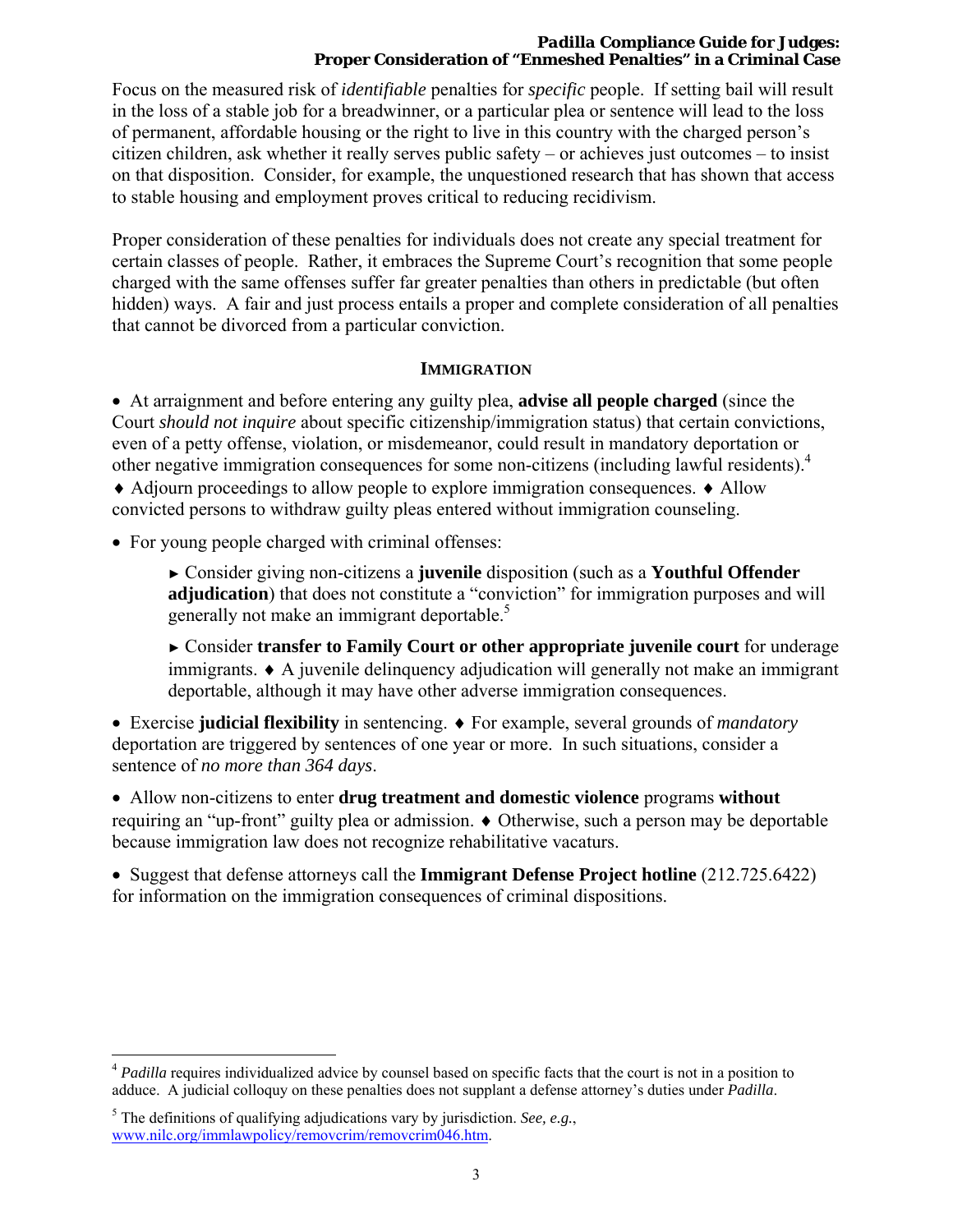#### *Padilla* **Compliance Guide for Judges: Proper Consideration of "Enmeshed Penalties" in a Criminal Case**

## **CRIMINAL RECORD ACCURACY PROBLEMS**

 Criminal history data is increasingly available from a range of sources, and serious questions have arisen about reliability.  $\bullet$  While more research is needed, existing studies suggest error rates over  $60\%$ <sup>6</sup>  $\bullet$  Common errors include missing disposition information, unsealed records, and unrecorded vacated warrants.  $\bullet$  Each of these errors can lead to automatic denial of employment, housing, and benefits applications.

 While a criminal case is pending, a rap sheet error can significantly impact bail, plea, and sentencing decisions.  $\triangle$  Knowing the serious incidence of inaccuracy and the severe consequences, prosecutors, defenders, and judges have a duty to find and root out the error patterns present in their own jurisdiction.

 Advise every person who pleads guilty to a **violation** that the court records of the conviction are **not sealed** and remain publicly available (the OCA policy change in July 2007 governed only statewide electronic searches).

 Consider sealing the court records of violation convictions at sentencing – judges have inherent authority to seal court records.7

## **ORDERS OF PROTECTION**

• Closely consider whether a full Temporary Order of Protection is really warranted, or whether a **limited TOP** would suffice.  $\bullet$  TOPs can render people homeless and separate them from their children, and violations of certain portions of a TOP can render them deportable.  $\triangle$  Always issue TOPs "*subject to Family Court Order of Visitation*."

 Avoid issuing a full TOP that will prevent a **teenager** from attending school (when the arrest was at a school and a teacher/student is the complaining witness).  $\blacklozenge$  The school will be conducting a parallel disciplinary proceeding that will determine if suspension is necessary, and the courts should defer to the expertise of the schools in these issues.

# **EMPLOYMENT & HOUSING**

 Advise people accused of criminal offenses that their government-issued employment licenses (such as Security Guard or Taxi & Limousine licenses) may be automatically and permanently revoked due to a criminal conviction.  $\bullet$  Similarly, advise people that a conviction for even a petty offense (or violation) can result in their eviction from publicly-subsidized housing (public housing or Section 8).

 Encourage creative plea dispositions to avoid the automatic forfeiture of a job or employment license or of publicly-subsidized housing.

 Grant Certificates of Relief from Disabilities (CRDs) at sentencing for eligible convictions (see below).

 $\overline{a}$ <sup>6</sup> See Craig N. Winston, *The National Crime Information Center: A Review and Evaluation* (August 3, 2005) (finding that of 174 million arrests on file with the FBI, only 45 percent have dispositions). In 2007, the Bronx Defenders partnered with a major New York law firm in a pilot project to review and correct rap sheets. Fully 62 percent of the random sample of official state rap sheets contained at least one significant error; 32 percent had multiple errors.

 $7$  Memo from then-Chief Administrative Judge Jonathan Lippman (Sept. 9, 2003) (available on www.reentry.net/ny).